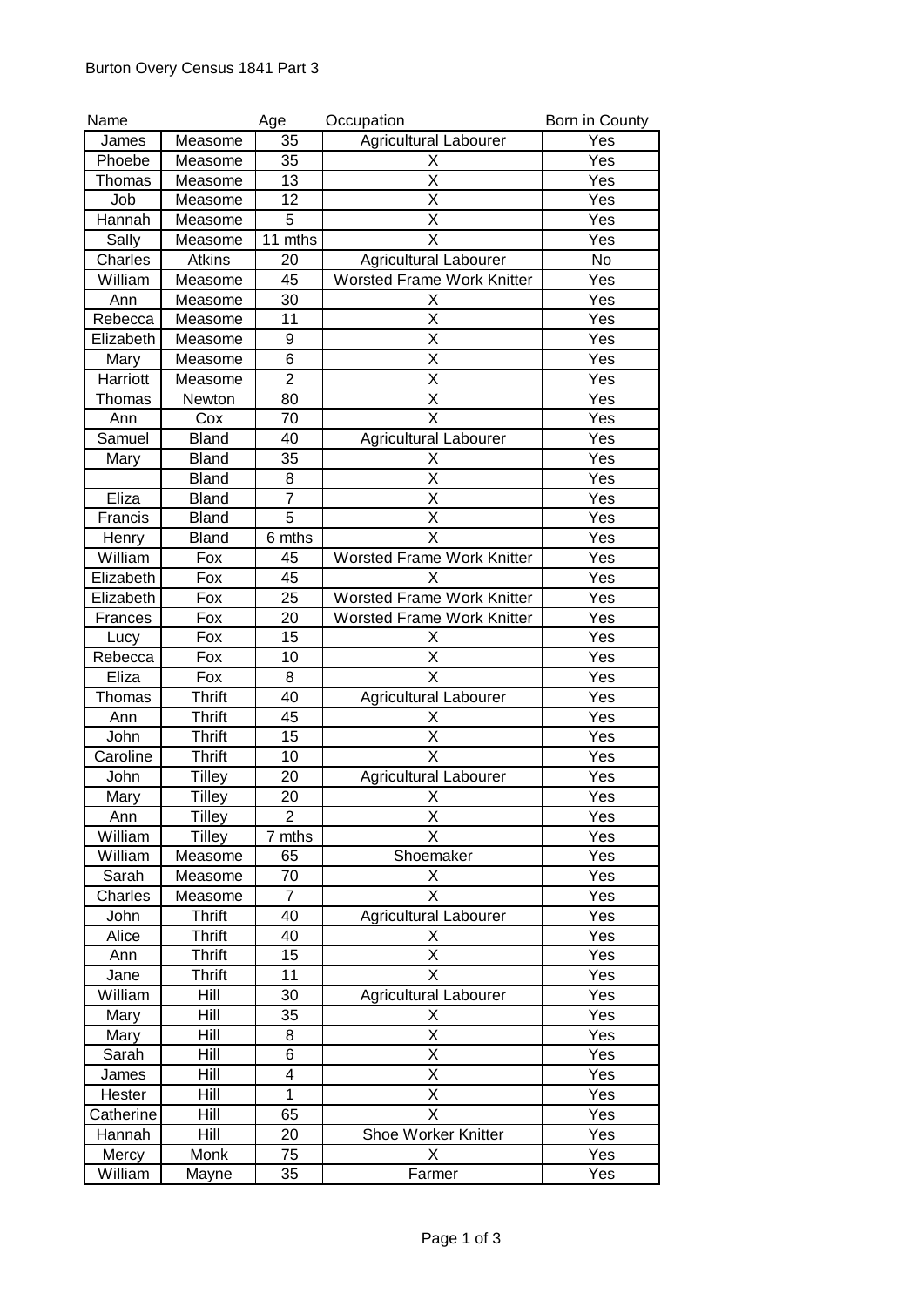| Name      |                 | Age            | Occupation                        | Born in County    |
|-----------|-----------------|----------------|-----------------------------------|-------------------|
| Jane      | Mayne           | 30             | Χ                                 | No                |
| Elizabeth | Mayne           | 10             | X                                 | Yes               |
| William   | Mayne           | 5              | Χ                                 | Yes               |
| Thomas    | Mayne           | $\overline{3}$ | X                                 | Yes               |
| Mary      | Mayne           | $\overline{2}$ | X                                 | Yes               |
| Jane      | <b>Barwell</b>  | 15             | <b>Female Servant</b>             | Yes               |
| John      | James           | 20             | <b>Agricultural Labourer</b>      | No                |
| Thomas    | Coulston        | 15             | <b>Agricultural Labourer</b>      | Yes               |
| Thomas    | <b>Bucklar</b>  | 60             | Publican                          | <b>No</b>         |
| Dorcas    | <b>Bucklar</b>  | 50             | х                                 | Yes               |
| Jermima   | <b>Bucklar</b>  | 15             | X                                 | Yes               |
| Eliza     | <b>Bucklar</b>  | 15             | X                                 | Yes               |
| John      | <b>Bucklar</b>  | 10             | $\overline{\mathsf{x}}$           | Yes               |
|           |                 | 9              | Χ                                 |                   |
| Henry     | <b>Bucklar</b>  |                | X                                 | Yes               |
| Ann       | <b>Bucklar</b>  | 20             |                                   | Yes               |
| Richard   | Dalby           | 60             | Hireman                           | Yes               |
| John      | Mattock         | 65             | Carpenter                         | Yes               |
| Jane      | Mattock         | 40             | х                                 | Yes               |
| Mary      | Mattock         | 15             | X                                 | Yes               |
| William   | Mattock         | 13             | X                                 | Yes               |
| Elizabeth | Mattock         | 9              | X                                 | Yes               |
| Tom       | Mattock         | $\overline{7}$ | X                                 | Yes               |
| Hannah    | Mattock         | 3              | $\overline{\mathsf{x}}$           | Yes               |
| William   | Clark           | 45             | <b>Worsted Frame Work Knitter</b> | Yes               |
| Mary      | Clark           | 45             | Х                                 | Yes               |
| William   | Judd            | 60             | Independent                       | Yes               |
| Jane      | Judd            | 40             | Χ                                 | No                |
| Alfred    | Judd            | 8              | $\overline{\mathsf{x}}$           | Yes               |
| Thomas    | Mawson          | 45             | Shearer                           | Yes               |
| Mary      | Mawson          | 45             | Χ                                 | Yes               |
| William   | Mawson          | 15             | Χ                                 | Yes               |
| Mary      | Mawson          | 12             | X                                 | Yes               |
| Charles   | <b>Bucklar</b>  | 30             | <b>Agricultural Labourer</b>      | Yes               |
| Mary      | <b>Bucklar</b>  | 30             | Χ                                 | Yes               |
| George    | <b>Bucklar</b>  | $\mathbf{1}$   | X                                 | Yes               |
| John      | Reeve           | 35             | <b>Bricklayer</b>                 | <b>No</b>         |
| Mary      | Reeve           | 30             | Χ                                 | Yes               |
| Ann       | Ward            | 75             | $\overline{\mathsf{x}}$           | Yes               |
| John      | Hull            | 30             | <b>Worsted Frame Work Knitter</b> | Yes               |
| Elizabeth | Hull            | 25             | х                                 | Yes               |
|           |                 | $\overline{4}$ | $\overline{\mathsf{X}}$           |                   |
| Alfred    | Goodman         |                |                                   | Yes               |
| Charlotte | Collingwood     | 30             | Χ                                 | Yes               |
| Mary      | Collingwood     | 11             | X                                 | Yes               |
| Charlotte | Collingwood     | $\overline{7}$ | X                                 | Yes               |
| John      | Collingwood     | $\overline{5}$ | $\overline{\mathsf{x}}$           | Yes               |
| William   | Collingwood     | $\overline{2}$ | X                                 | Yes               |
| Richard   | <b>Bradshaw</b> | 25             | <b>Baker</b>                      | Yes               |
| Ann       | <b>Bradshaw</b> | 20             | X                                 | Yes               |
| Richard   | Mattock         | 40             | <b>Agricultural Labourer</b>      | $\overline{Y}$ es |
| Mary      | Mattock         | 30             | Χ                                 | Yes               |
| Maria     | Mattock         | 8              | X                                 | Yes               |
| James     | Mattock         | 6              | $\overline{\mathsf{x}}$           | Yes               |
| Ann       | Mattock         | 4              | $\overline{\mathsf{x}}$           | Yes               |
|           |                 |                |                                   |                   |